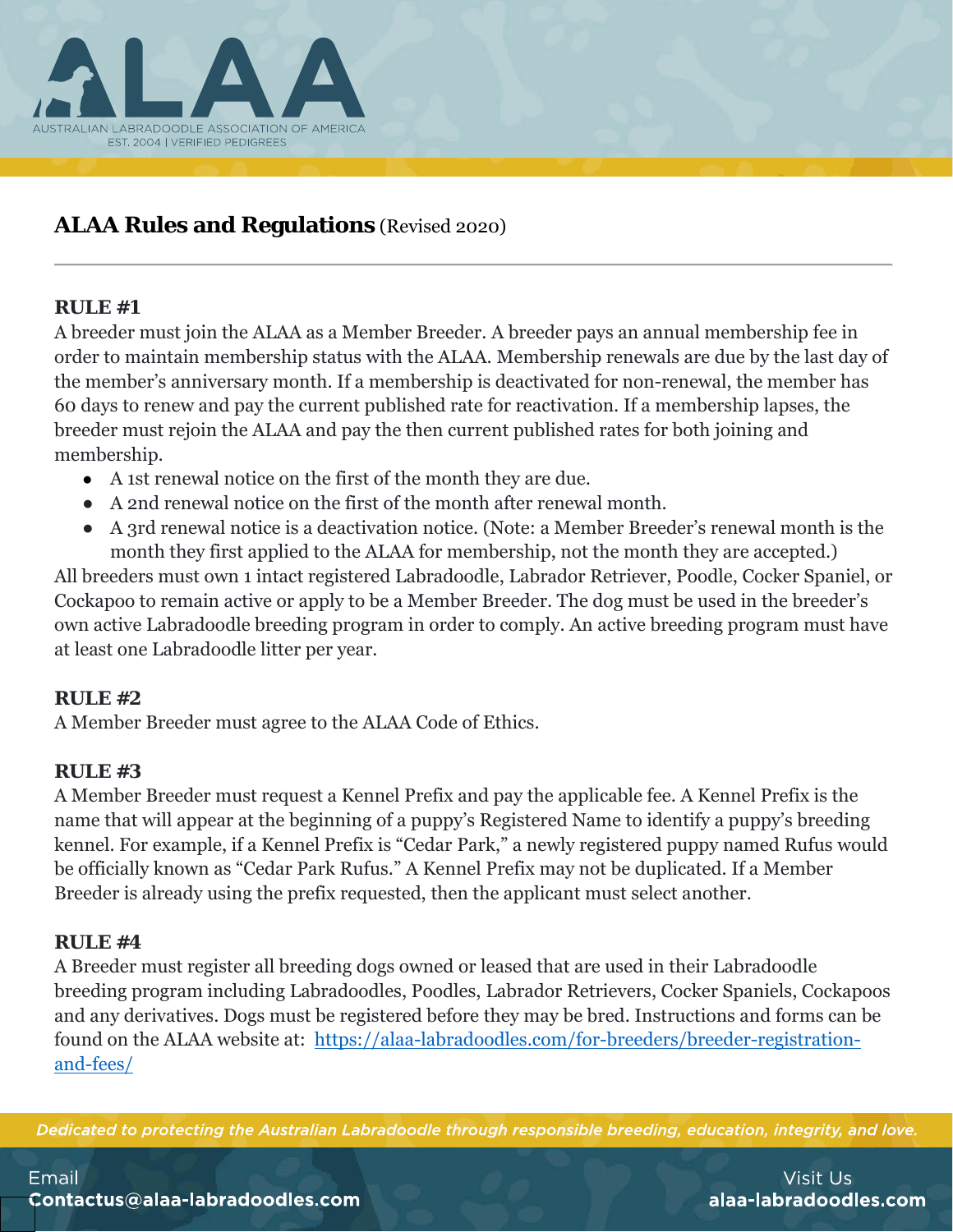

For any dog owned by or bred by an ALAA Member Breeder, including outside stud dogs or leased bitches, required health testing must be submitted and met before the dog may be bred.

# **RULE #6**

A Member Breeder must register all litters produced in their breeding program within 120 days of whelp.

# **RULE #7**

A breeder must submit a Health Warranty/Guarantee to the ALAA registrar at registrar@alaalabradoodles.com. That Warranty/Guarantee must be given to clients for all puppies sold. It is the responsibility of the Member Breeder to draft a health warranty/guarantee in accordance with a specific state, county, or country legal requirements in which they live. The ALAA disclaims any liability from the use of such a document.

# **RULE #8**

A Member Breeder must supply his clients with the appropriate ALAA documents for each dog or puppy sold, lent, given or leased to other parties within 90 days of the date of completion of the sales contract or after proof of spay/neuter has been provided by those on contracts. These documents would include the Dog Registration Certificate, Transfer of Ownership form (for puppies registered in a litter, their Registration and Transfer of Ownership are on the same document).

# **RULE #9**

A Member Breeder must microchip all breeding stock kept, given or leased to other parties. Each Member Breeder must provide DNA profiling (in such form and fashion as shall be determined by the ALAA from time to time) for all breeding stock prior to the dog being bred (such DNA profiling, the "DNA Profile"), and grants the ALAA a perpetual, royalty-free, non-exclusive license to retain, share, sub-license, use, and exploit the DNA Profile in connection with any effort by the ALAA or other parties to verify, examine, or authenticate parentage, lineage, or any aspect of any dog's genetics, heritage or background.

#### **RULE #10**

The Member, immediately following the possible infraction with a formal request for assistance, response, and action, should report infractions to the Rules and Regulations and/or Code of Ethics to the ALAA Quality Assurance Officer. This immediate request will be reviewed, and the ALAA response to the infraction may result in deactivation, suspension, fine and/or probation.

Dedicated to protecting the Australian Labradoodle through responsible breeding, education, integrity, and love.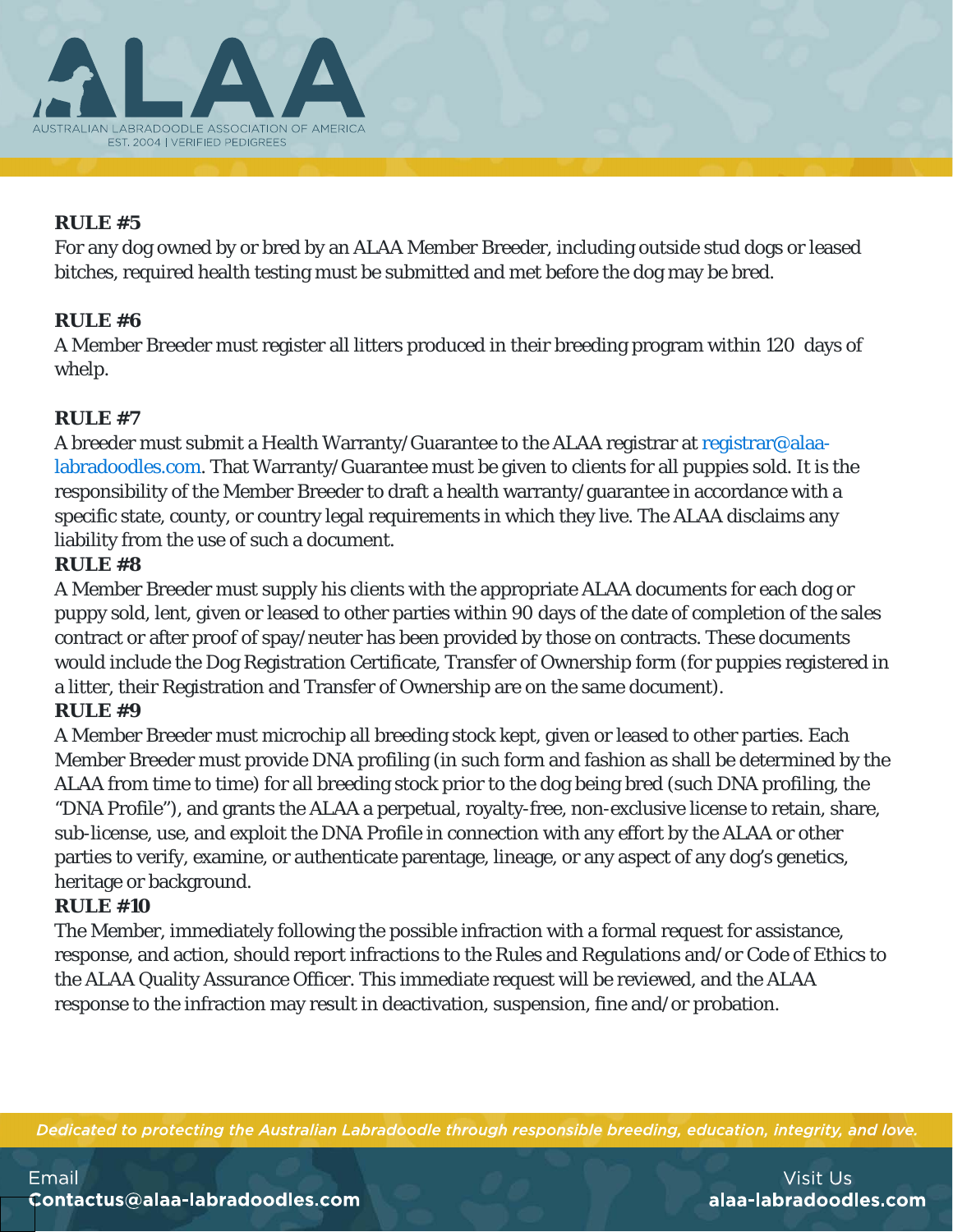

A Member Breeder must indicate the breed and description of the breeding dogs on their website according to the ALAA Grading Scheme.

## **RULE #12**

Member Breeders must not use their ALAA website to market non-ALAA registerable dogs.

## **RULE #13**

A Member Breeder participating in the Paw Rewards testing program must indicate in the litter description on their website if they hire an outside stud that is not tested to the same Paw level as the dogs in their own program. A minimum of hips and elbows are required for all dogs used in a Member Breeder's program.

#### **RULE #14**

A Member Breeder must display ALAA registered names and numbers and all call names for all breeding dogs on their website.

#### **RULE #15**

A Member Breeder seeking to register a dog not already in the ALAA database can qualify their dog under a "traceable" format.

The "100% traceable" registration requirements are:

● American Kennel Club or Canadian Kennel Club registration names must be provided on all purebred dogs (Labrador Retrievers, Poodles, and Cocker Spaniels) in a six-generation pedigree.

#### **Rule # 16**

A Member Breeder seeking to breed Cockapoo or Cocker Spaniel Infusion litters must follow all rules and requirements of the ALAA Infusion Program: https://alaa-labradoodles.com/forbreeders/breeder-faq/#infusion

#### **RULE #17**

A Member Breeder agrees to spay/neuter all Merle patterned dogs produced in their program before they leave the Breeder's premises and they must be registered with "Limited" registration.

Dedicated to protecting the Australian Labradoodle through responsible breeding, education, integrity, and love.

Email Contactus@alaa-labradoodles.com

Visit Us alaa-labradoodles.com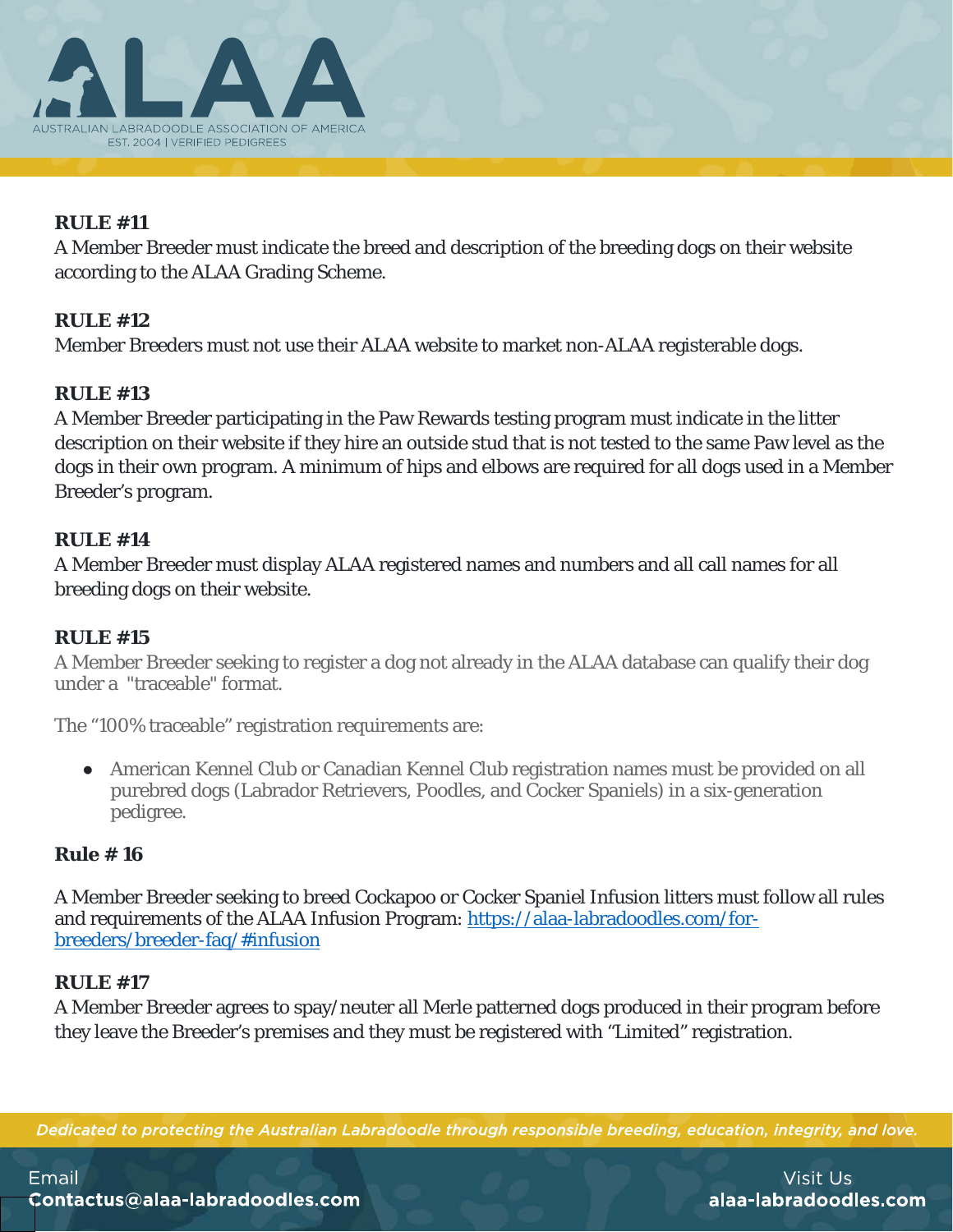

As of February 11, 2014, Member Breeders are required to display the individualized ALAA Logo listing their ALAA Member Breeder Number and a valid date provided by ALAA. Any old ALAA, ILA, and Silver/Gold Paw Logos are never to be used in advertisements again. If you are found to have the old logos or any outdated individualized logos (ALAA, Gold, or Silver) in your advertising, you will be deactivated from the current Member Breeder listing until this ruling is complied with. In order to expand the reach of the ALAA and to foster good relations with the recognition of our organization, Member Breeders are required to link their individualized ALAA Logo back to the Member Breeders Listing page on the ALAA website: https://ilainc.net/guest/breedersearch.aspx

#### **RULE #19**

I agree to test all breeding stock for hip dysplasia prior to breeding and I shall not breed with a dog that does not meet the minimum health testing requirements for membership.

#### **RULE #20**

I will not sell or trade my dogs to any commercial animal wholesalers or retail pet dealers/traders.

#### **RULE #21**

I shall not sell or place a puppy younger than 8 weeks.

#### **RULE #22**

I will desex or place under a spay/neuter contract all non-breeding puppies.

#### **RULE #23**

I shall tag all puppies I produce, sell or trade with permanent identification in the form of a microchip.

#### **RULE #24**

I agree to a kennel inspection and audit if requested by ALAA officers or their regional representatives.

#### **RULE #25**

I will supply the purchaser and the ALAA with a copy of my program's guarantee (The ALAA understands that the extent of each breeder's guarantee will be different, but it requires that all buyers become familiar with a breeder's guarantee before any booking/deposit/purchase has been completed).

Dedicated to protecting the Australian Labradoodle through responsible breeding, education, integrity, and love.